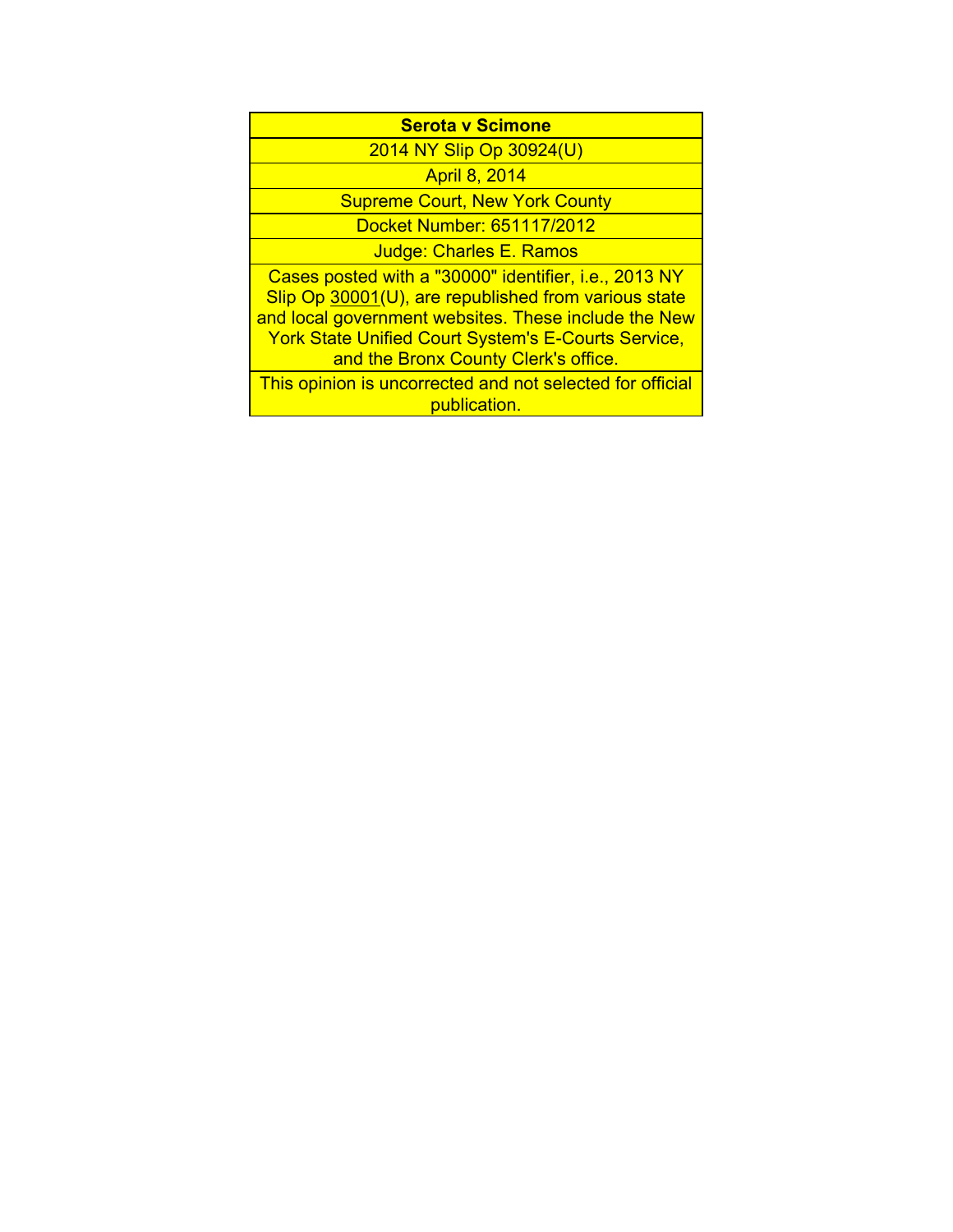[\* 1]

SUPREME COURT OF THE STATE OF NEW YORK COUNTY OF NEW YORK: COMMERCIAL DIVISION --------------------- ---------------------x CHARLES R. SEROTA AND GEOFFREY S. SEROTA, SONS EASTPORT LLC, SONS RIVERHEAD II LLC, 409-423 WFP SHIRLEY LLC, 349-351 WFP SHIRLEY LLC, SEROTA WADING RIVER LLC, SONS EAST MEADOW LLC, 3644 LONG BEACH ROAD LLC, AND SEROTA VALLEY STREAM LLC,

Plaintiffs,

Index No. 651117/2012

-against-

JOSEPH SCIMONE individually, JOSEPH SCIMONE in his capacity as Executor of the ESTATE OF NATHAN L. SEROTA, MICHAEL CASSIDY, VIVIAN SEROTA AND LIGHTHOUSE REALTY PARTNERS, LLC,

Defendants. -------- ---------------------------------x

### **Hon. Charles E. Ramos, J.S.C.:**

Motion sequence numbers 014, 015 and 018 are herein consolidated for disposition.

In motion sequence numbers 014 and 015, defendant Michael Cassidy moves for leave to reargue this Court's order which granted plaintiffs leave to serve a Second Amended Complaint as against him, and upon reargument, to deny the motion.

In motion sequence number 018, defendant Joseph Scimone, individually and as executor of Serota's estate, moves to dismiss the second through fifth and seventh causes of action of the SAC pursuant to CPLR 3211 (a} (1), and (7}.

### **Backqround<sup>1</sup>**

<sup>&</sup>lt;sup>1</sup> The facts set forth herein are assumed to be true for the purposes of disposition.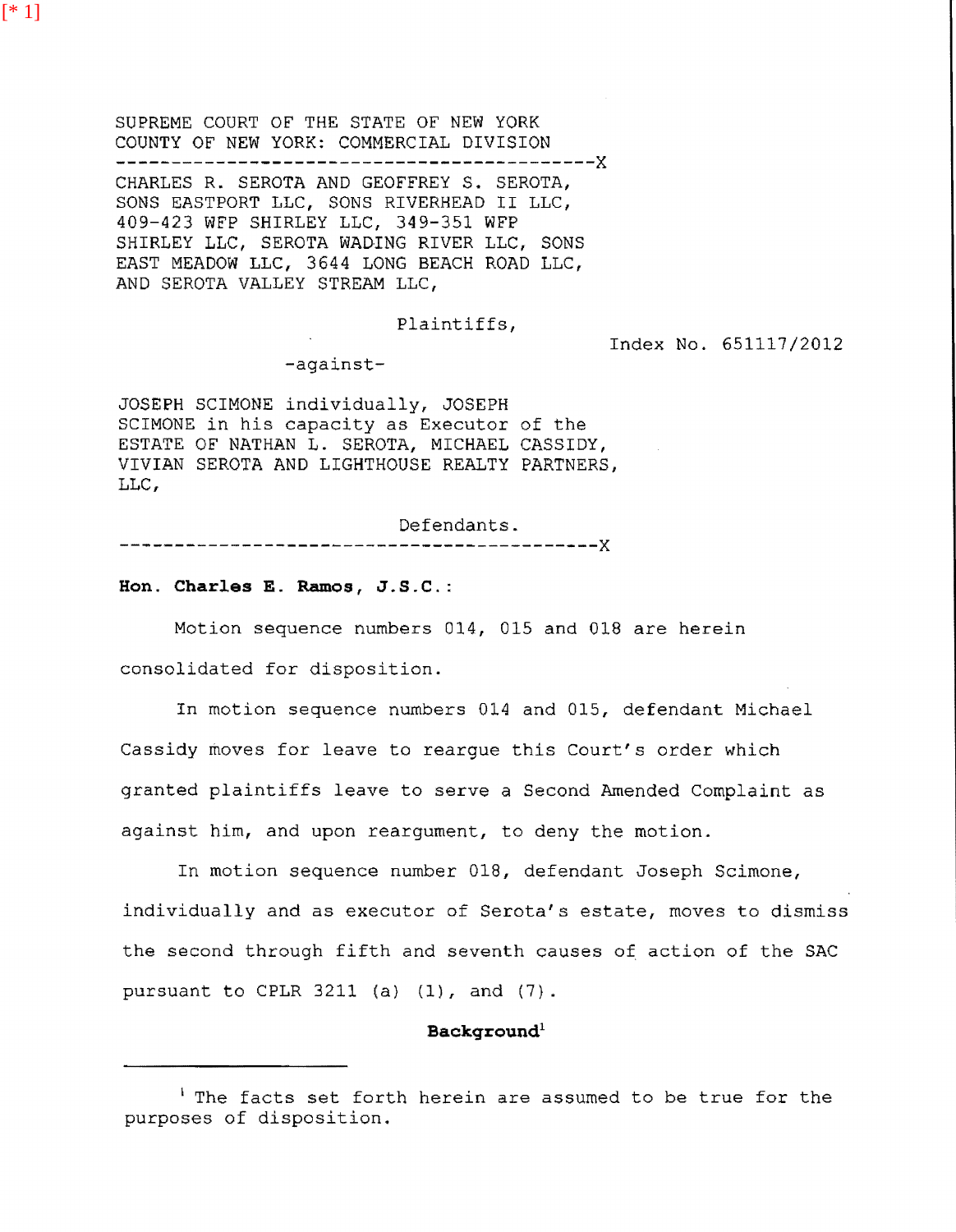For a full recitation of the factual background in this action, see this Court's decisions dated January 10 and July 19, 2013 (NYSCEF Doc. 151, 224).

Nathan Serota (Serota) is a real estate developer who built more than fifty residential, shopping and commercial properties in the greater New York metropolitan area. Many of the properties that he developed are owned by the plaintiff limited liability companies (LLCs), of which Serota was a managing member until his death in May 2010 at the age of 90.

This action arises out of an agreement (Agreement) executed between Serota, as managing member of twenty-nine LLCs and defendant Scimone just one month prior to Serota's death. The Agreement purports to grant to Schimone the right to manage, operate and lease the residential and commercial real estate owned by the LLCs via a management entity in which Scimone is an owner or officer of. The Agreement provides that it is to take effect 180-days from the date of Serota's death, and that Scimone would be paid a management fee of six percent of gross rents for his services, for a term of 5 years. Scimone formed Lighthouse approximately four months following Serota's death, and assigned the Agreement to Lighthouse. As managing member of Lighthouse, Scimone retained principal ownership and management of the properties.

Michael Cassidy was Serota's attorney and attorney for the

2

[\* 2]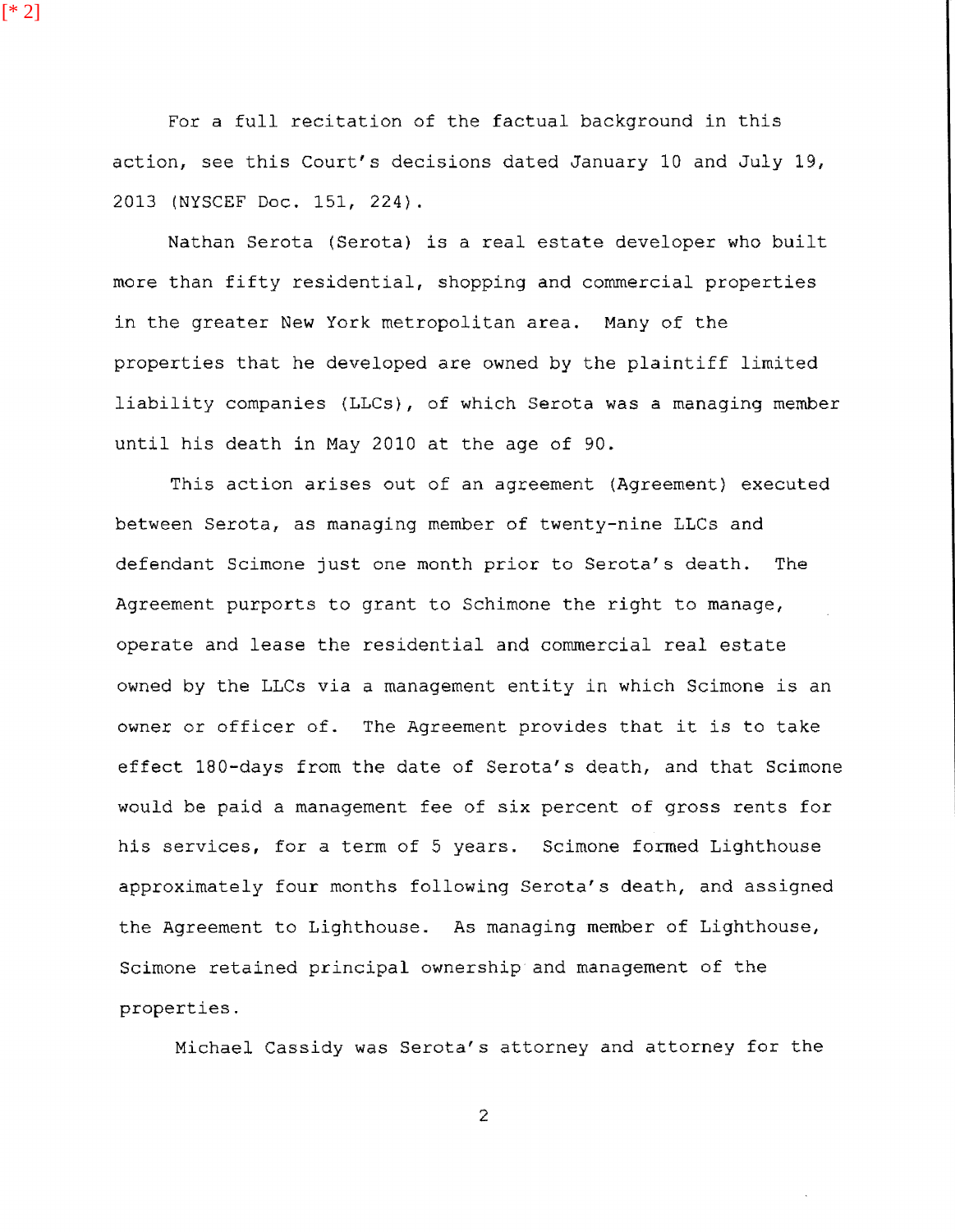LLCs. Cassidy owns a five percent interest in Lighthouse.

[\* 3]

In his will, Serota bequeathed his membership interests in all twenty-nine LLCs to his sons, plaintiffs Charles and Geoffrey and his wife. Subsequent to his death, Charles and Geoffrey, as the plaintiff LLCs' sole surviving members and beneficiaries, became managing members of the LLCs.

Plaintiffs allege that, in the years before his death, Serota was mentally and physically incapacitated. The defendants allegedly colluded and conspired to obtain Serota's signature on the Agreement in order to take control of Serota's real estate empire. The Agreement is purportedly replete with commercially unreasonable provisions which effectively deprive the plaintiff LLCs of their ownership rights, including the ability to control their revenue, expenses and profits, and to sell the properties at their market value.

Plaintiff commenced this action in April 2012, seeking a declaratory judgment that the Agreement was invalid because it was signed by Serota when he lacked the mental capacity to comprehend it. Defendants moved to dismiss the complaint, and later withdrew it when plaintiffs served an amended complaint.

Defendants thereafter moved to dismiss the amended complaint, and plaintiffs moved for leave to file a second amended complaint. The Court granted the motion to dismiss in its entirety as against Cassidy, and granted the motion, in part,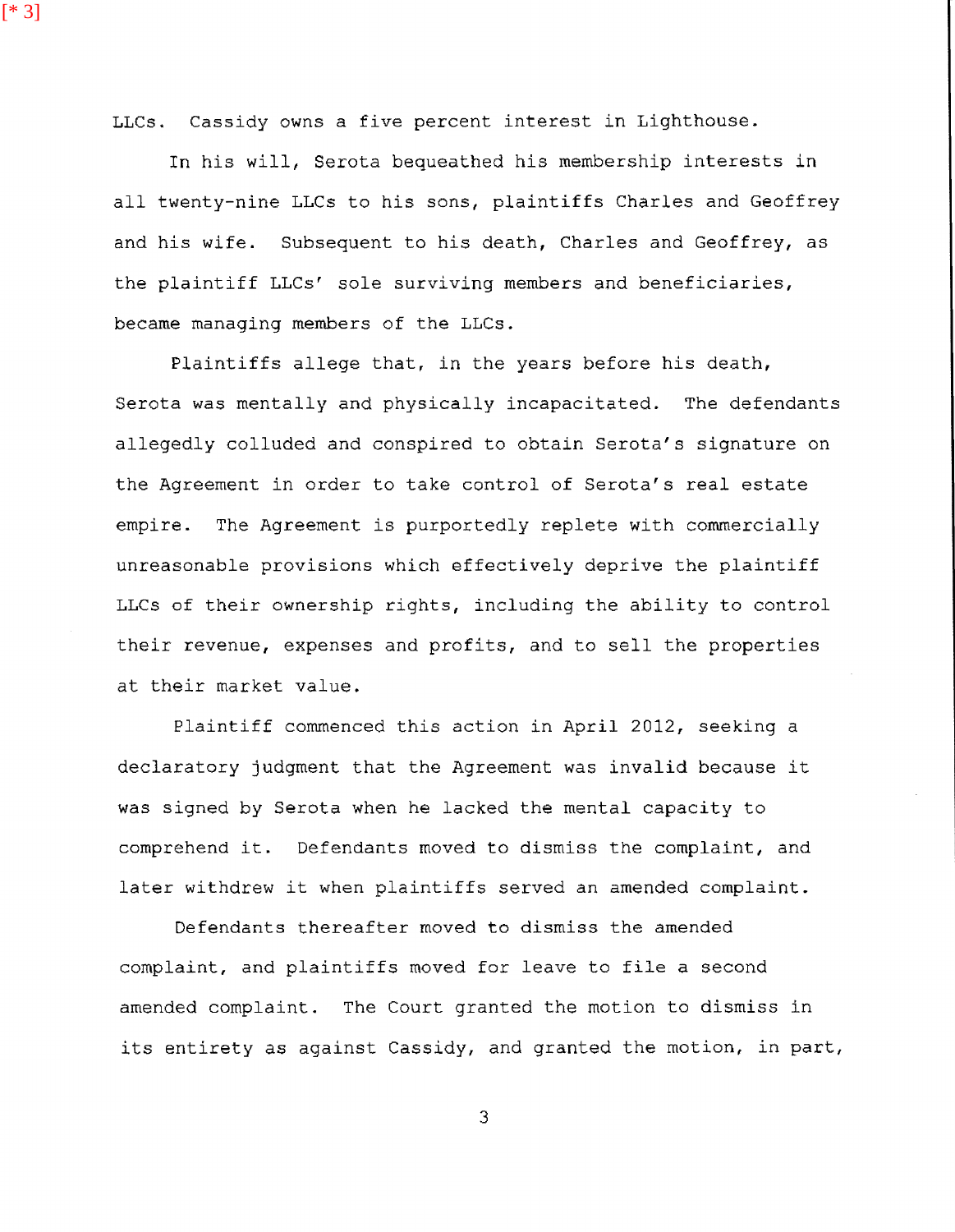as against Scimone to the extent of dismissing the claim for aiding and abetting Cassidy's breach of fiduciary duty. The

[\* 4]

Court also granted plaintiffs' motion for leave to serve a second amended complaint (SAC) .

In the SAC, plaintiffs allege that, if Serota was competent to execute the Agreement as defendants have maintained, the Agreement should be declared invalid because Serota's execution of that agreement as managing member of the LLCs was a breach of fiduciary duty that he owed to plaintiffs as members. Plaintiffs also assert two new causes of action against Scimone and Cassidy, for knowing participation in Serota's breach of trust.

#### **Discussion**

In the second and seventh causes of action, plaintiffs allege that Serota held a position of trust and as a fiduciary with regard to the plaintiff LLCs and their members. Entering into the Agreement purportedly constituted a breach of Serota's duties of trust and fiduciary duties to the plaintiff LLCs and their members because its terms were commercial unreasonable. Further, plaintiffs allege that Serota burdened the LLCs with an agreement which deprives them of their ownership rights and ability to derive any significant value from such ownership by a sale of the plaintiff LLCs' properties or their operation, and seek a declaration that the Agreement is void.

Scimone knew that Serota held a position of trust vis-a-vis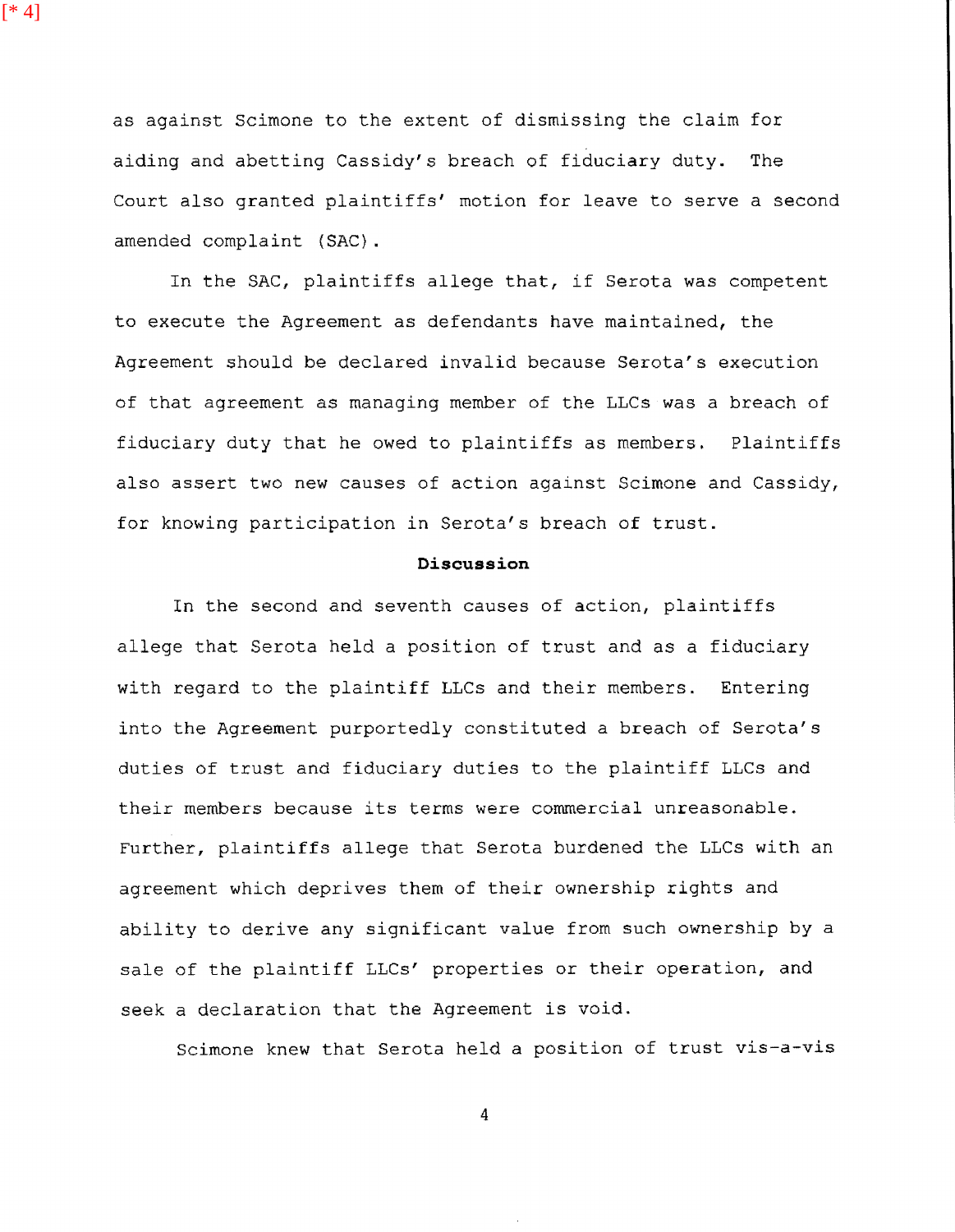plaintiffs, and was a party to the Agreement and thus, knew or should have known that the terms of the Agreement were so commercially unreasonable that, by entering into the Agreement, Serota was breaching his duty of trust to plaintiffs.

In the third and fourth causes of action, plaintiffs maintain that Serota lacked authority to execute the Agreement and to bind the LLCs, and constitutes a breach of the implied covenant of good faith and fair dealing.

In the fifth cause of action, plaintiffs allege that the powers granted to Scimone in the Agreement constitute a testamentary disposition, and that because the Agreement was not executed with all the formalities required by a will, the agreement is voidable.

Defendant Scimone moves to dismiss these causes of action because plaintiffs have failed to allege any acts constituting a breach of trust, the plaintiff LLCs' operating agreements provide that Serota had ample authority to enter into the Agreement, and the powers granted to Scimone in the Agreement do not constitute a testamentary disposition.

I. Knowing Participation in a Breach of Trust

"A person knowingly participates in a breach of fiduciary duty only when he or she provides 'substantial assistance' to the primary violator" (Kaufman v Cohen, 307 AD2d 113, 124 [1<sup>st</sup> Dept 2003]). "Substantial assistance occurs when a defendant

5

 $[ * 5]$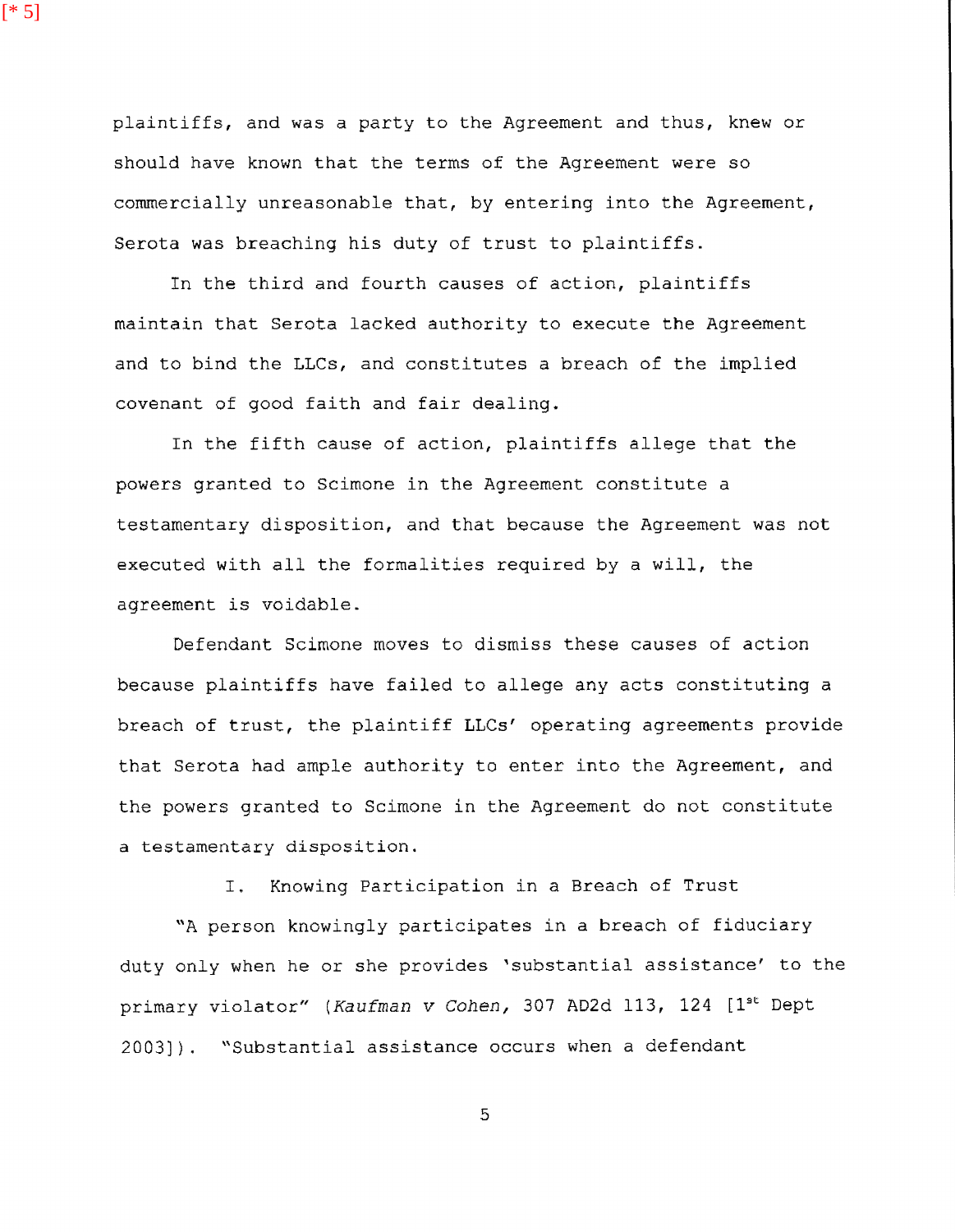affirmatively assists, helps conceal or fails to act when required to do so, thereby enabling the breach to occur. However, the mere inaction of an alleged aider and abettor constitutes substantial assistance only if the defendant owes a fiduciary duty directly to the plaintiff" *(Id.).* 

Plaintiffs' claims for knowing participation in a breach of trust fail to state a cause of action. In the first instance, plaintiffs fail to allege a primary breach of duty, which according to the SAC is entering into the Agreement.

Ten of the operating agreements of the LLCs are identical, and state that management shall be vested in the managing member [Serota], who is granted,

"full, exclusive and complete discretion, power and authority, on behalf of the Company to ... enter in any agreement, instrument or other writing, ... and take any other lawful action that the Managing Member consider[s] necessary, convenient or advisable in connection with any business of the Company" (Exhibit D, annexed to the Riordan Aff., §§ 4.1-4.2).

Section 4.6 states,

[\* 6]

"If at any time there is only one person serving as a Managing Member, such managing Member shall be entitled to exercise all powers of the managing Members set forth in this Section, and all references in this Section and otherwise in this Operating Agreement to 'Managing Members' shall be deemed to refer to such single Managing Member."

The contractual language of the operating agreements refute the contention that Serota's execution of the Agreement constituted a breach of trust. The operating agreements provide broad authority to Serota to exercise his authority as managing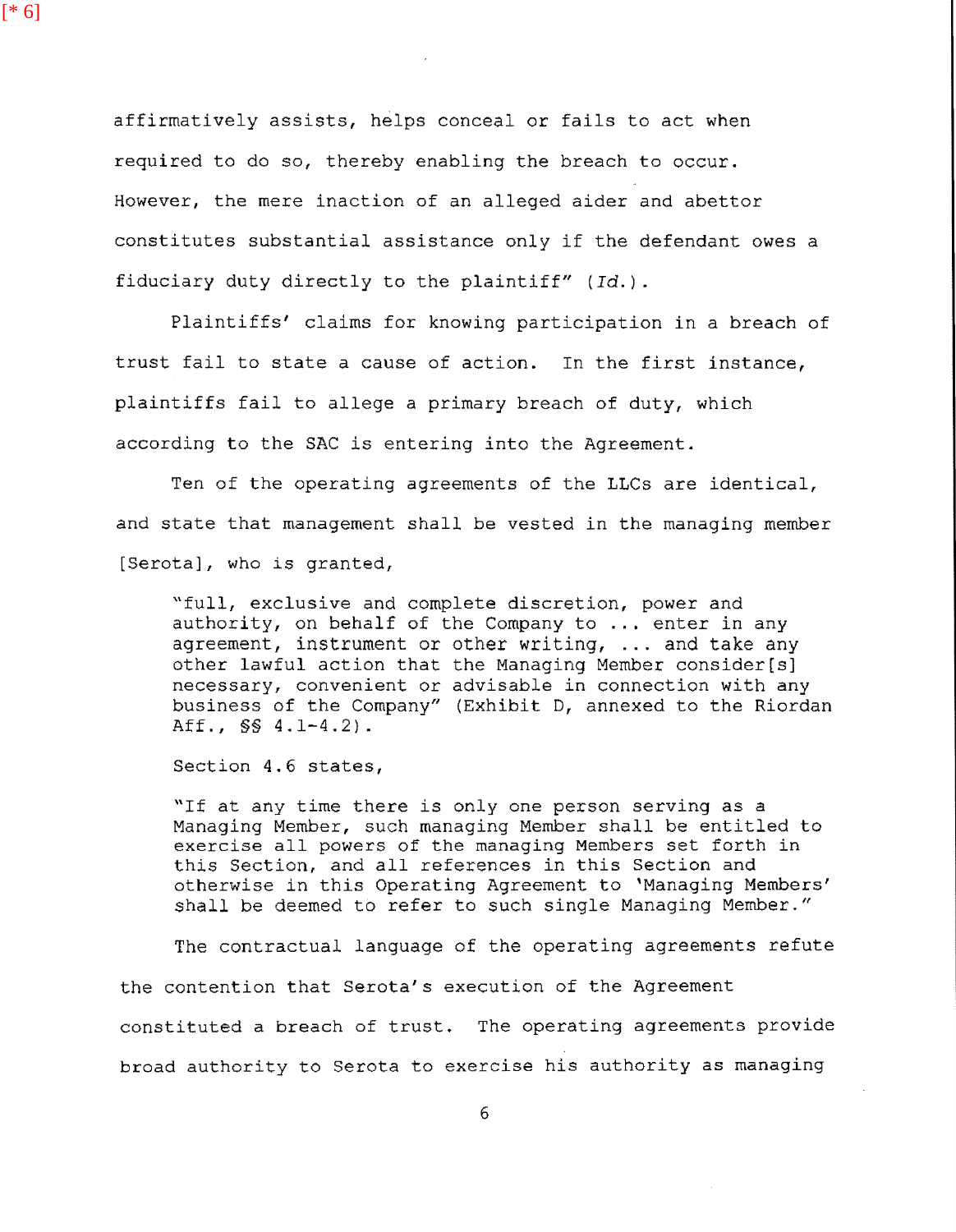member to delegate management of the properties that the LLCs own to Scimone.

[\* 7]

Alternatively, Scimone asserts that the causes of action premised upon knowing participation in a breach of trust must fail because plaintiffs have not alleged sufficient facts to overcome the protection that the business judgment rule affords Serota, as managing member. The Court agrees.

It is well-settled that the law of the state of incorporation applies to claims involving corporate governance *(Hart v General Motors Corp.,* 129 AD2d 179, 183-184 [1st Dept], *app denied* 70 NY2d 608 [1987]). Of the ten plaintiff LLCs, seven were incorporated in Delaware, and three were incorporated in New York. Thus, Delaware and New York law govern plaintiffs' claims for knowing participation of breach of trust.

Under Delaware and New York law, managing members of LLCs owe non-managing members a fiduciary duty *{Aronson v Lewis,* 473 A2d 805, 807, 814, 819 [Del 1984], overruled on other grounds by *Brehm v Eisner,* 746 A2d 244, 253 [Del 2000]; *Pokoik v Pokoik,*  AD3d, 2014 WL 862100 [1st Dept 2014]; Lorne *v 50 Madison Avenue LLC,* 65 AD3d 879 [ Dept 2009), *lv dismissed* 15 NY3d 732  $[2010]$ .

There is a rebuttal presumption that "the directors of a corporation act on an informed basis [in making a business decision], in good faith and in the honest belief that the action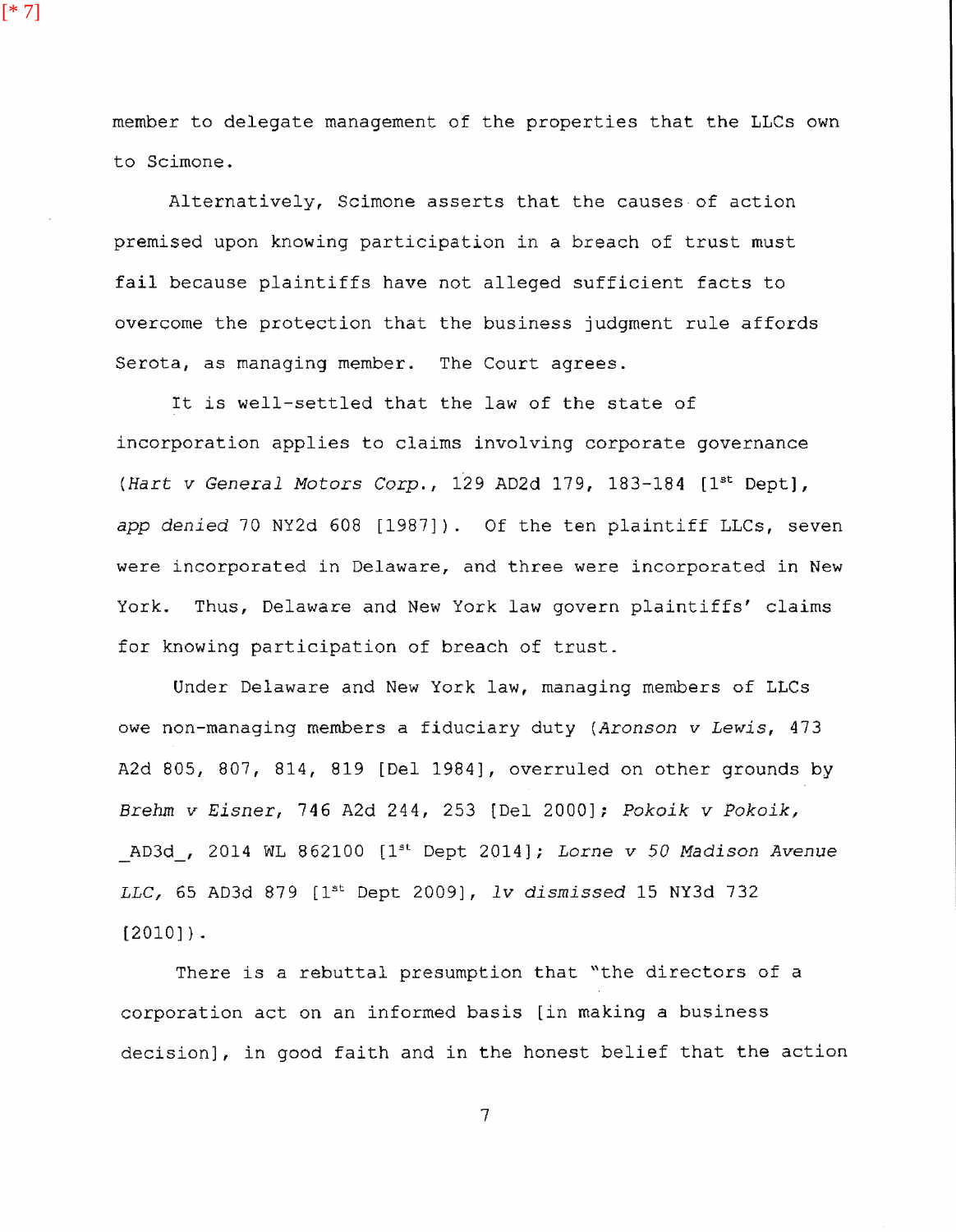[\* 8]

taken was in the best interest of the company" *(Aronson,* 473 A2d 805; In re Comverse Tech., Inc., 56 AD3d 49 [1<sup>st</sup> Dept 2008]). In order to rebut the presumption, plaintiff must plead particularized facts sufficient to raise a reason to doubt that the action was taken honestly and in good faith or a reason to doubt that the [board] was adequately informed in making the decision *(Id.; In* re *Walt Disney* Co., 825 A2d 275, 286 [Del Ch Ct 2003]). "If, under the facts pled in the complaint, any reasonable person might conclude that the deal made sense, then the judicial inquiry ends" *(Harbor Finance Partners v Huizenga,*  751 A2d 879, 892-93 [Del Ch 1999]).

Plaintiffs fail to cast a reasonable doubt that Serota's execution of the Agreement and the delegation of authority to Scimone to manage the LLCs' properties, viewed substantively, was not the result of valid exercise of business judgment. Plaintiffs do not allege that Serota acted with divided loyalty when he executed the Agreement, that he was motivated by bad faith such as to deliberately single out plaintiffs for harmful treatment, or that the transaction was tainted by fraud *(compare Pokiok,* 2014 WL 862100; *Barbour v Knecht,* 296 AD2d 218 [1st Dept 2002]). Rather, plaintiffs merely allege that the Agreement contains commercially unreasonable terms. However, even assuming arguendo that the Agreement is commercially unreasonable does not constitute an actionable breach of trust or fiduciary duty.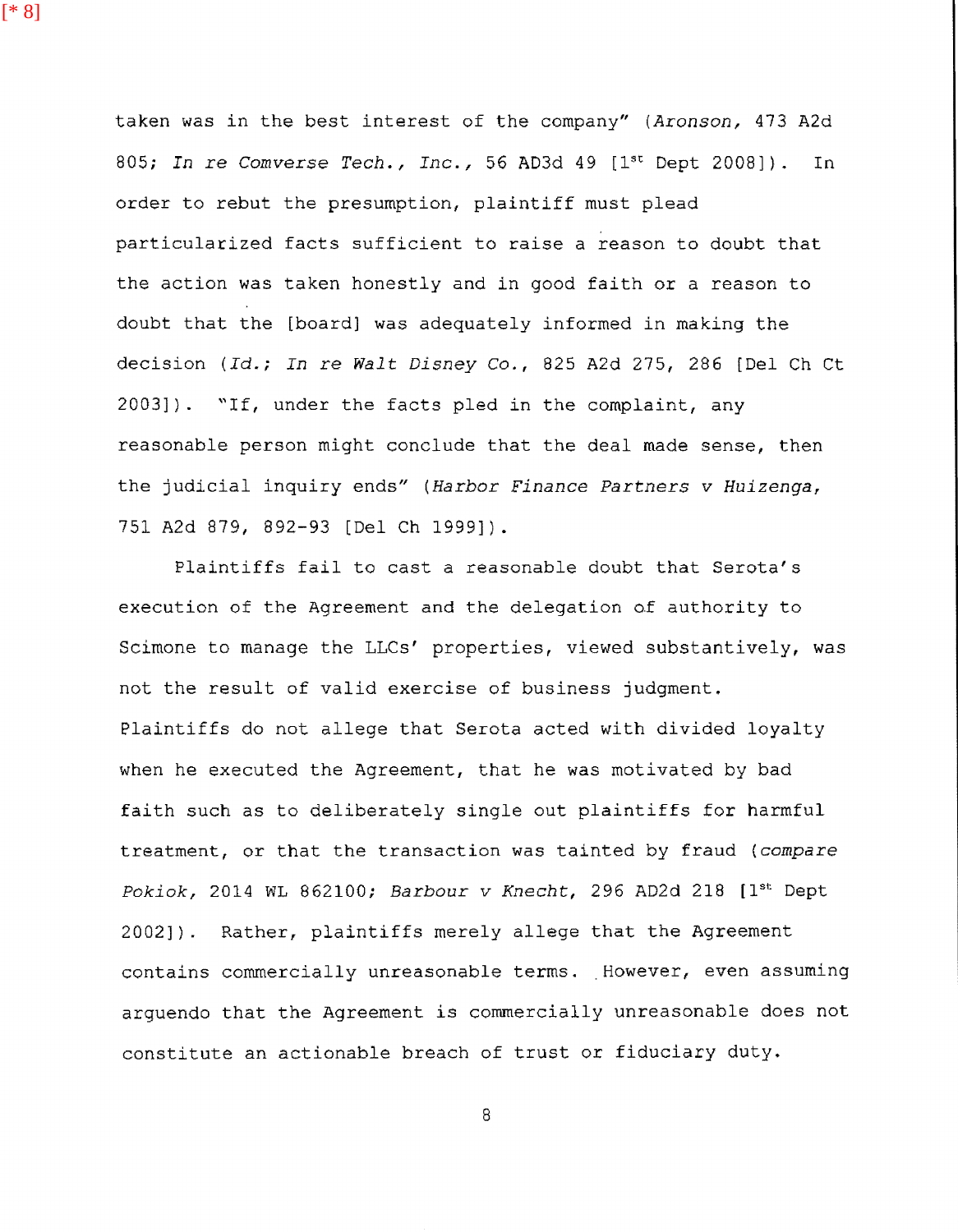Therefore, the second and seventh causes of action fail to state a cause of action.

[\* 9]

# II. Lack of Authority

Plaintiffs' third and fourth causes of action seek a declaration that the Agreement is voidable because Serota lacked the authority to execute the Agreement, and did not have the power to delegate the powers and duties of the plaintiff LLCs after his death.

Nonetheless, as discussed above, the LLCs' operating agreements granted broad authority to Serota, as sole managing member, "full, exclusive and complete discretion, power and authority, on behalf of the Company to ... enter into any agreement  $\ldots$  that the Managing Members consider necessary  $\ldots$  in connection with any business of the Company" (Exhibit D, annexed to the Riordan Aff., §§ 4.1, 4.2, 4.6; *see also* Limited Liability Company Law § 412 [a]; Delaware Code § 18-402).

Plaintiffs also assert that, by entering into the Agreement, Serota, if mentally competent, deprived Charles and Geoffrey of the very essence of their bargain in establishing the operating agreements for the plaintiff LLCs, which includes their rights as surviving members to take over as managing members after Serota's death. However, the LLCs operating agreements grant Serota authority to enter into such an agreement. The implied covenant of good faith and faith dealing cannot be used to rewrite the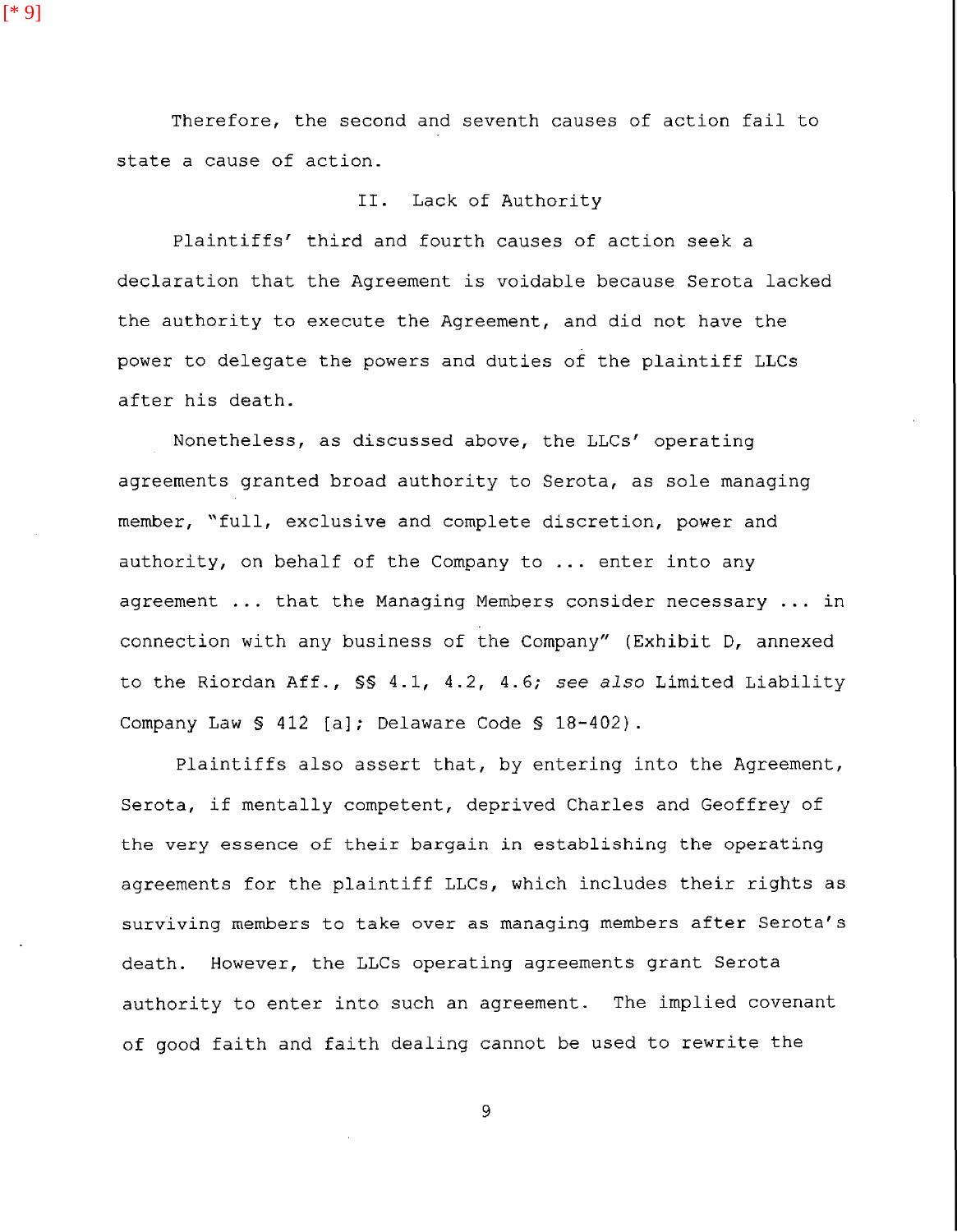[\* 10]

operating agreements *(see Cohen PDC, LLC v Cheslock-Bakker Opportunity Fund, LP,* 94 AD3d 539 [1<sup>st</sup> Dept 2012]). In any event, plaintiffs do not allege that Serota breached any contractual provision, acted in bad faith, or effectuated any transaction that was not in the ordinary course of business by delegating management and leasing authority of the properties to Scimone (see *Duration Mun. Fund, L.P. v J.P Morgan Sec. Inc.,* 77 AD3d 474 [1st Dept 2010); *compare TIC Holdings, LLC v HR Software Acquisitions Group, Inc.,* 301 AD2d 414 [1st 2003]).

Insofar as the operating agreements completely refute the contention that Serota lacked authority to enter into the Agreement, the third and fourth causes of action are dismissed, pursuant CPLR 3211 (a) (1).

## III. Testamentary Disposition

Plaintiffs allege in their fifth cause of action that the Agreement and its disposition of rights attendant to the plaintiff LLCs' ownership interests, constitutes a testamentary disposition and is voidable.

A disposition within the meaning of the EPTL is any transfer of property either during a person's lifetime or by will (EPTL *§*  1-2.4). The managerial authority that Serota delegated to Scimone in the Agreement does not constitute a transfer of property within the meaning of the EPTL, and thus, plaintiffs fail to allege a testamentary disposition. The fifth cause of